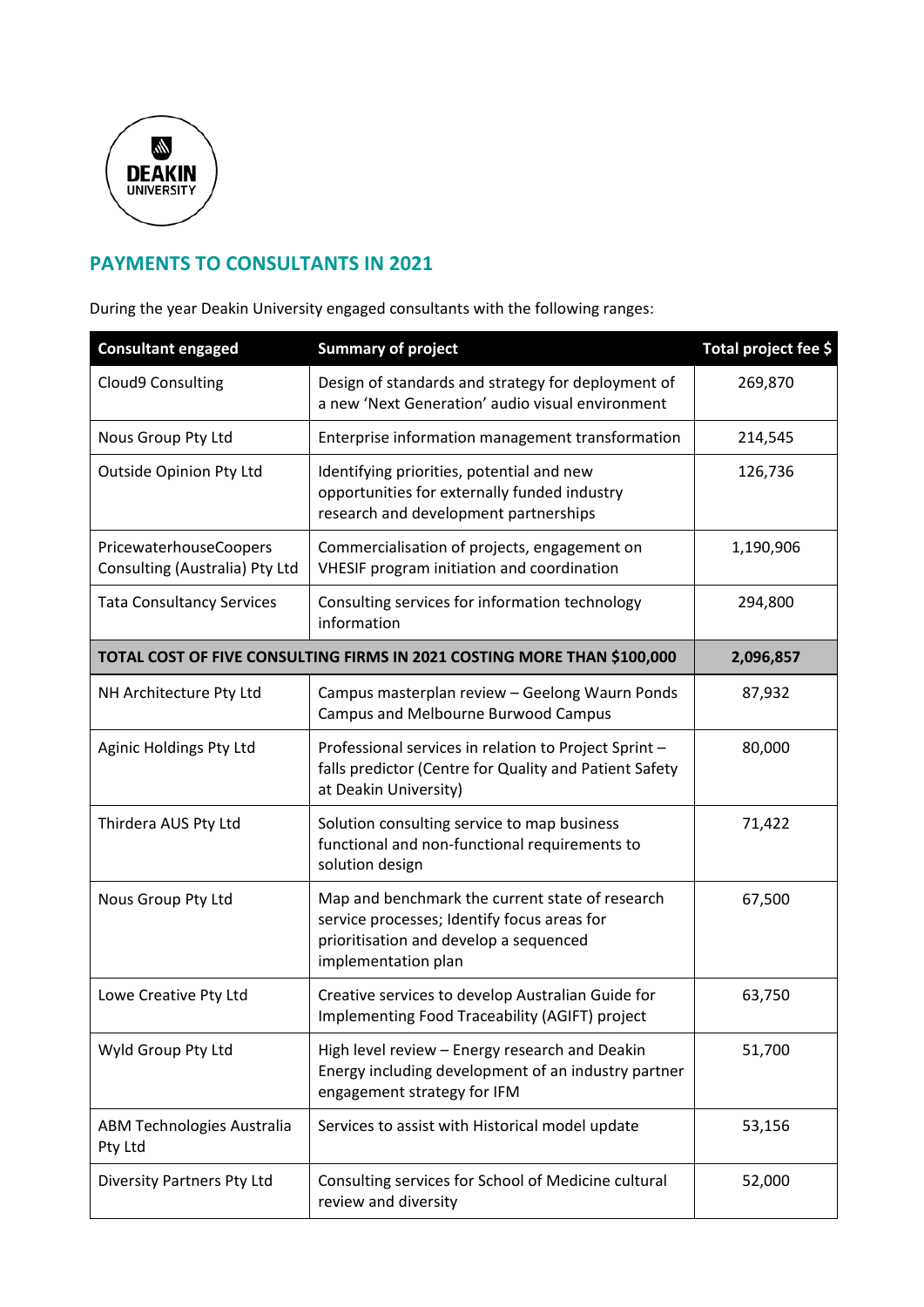| <b>Consultant engaged</b>                        | <b>Summary of project</b>                                                                                                                                                                                     | Total project fee \$ |
|--------------------------------------------------|---------------------------------------------------------------------------------------------------------------------------------------------------------------------------------------------------------------|----------------------|
| <b>Harrier Talent Solutions Pty</b><br>Ltd       | <b>Specialist Talent Acquisition Consulting</b>                                                                                                                                                               | 50,056               |
| Value Advisory Partners Pty<br>Ltd               | Value creation and value capture assessment -<br>Impact of an 'integrated' and a 'non-integrated'<br>precinct around the Melbourne Burwood Campus                                                             | 48,120               |
| <b>Andrew Reeves &amp; Associates</b><br>Pty Ltd | Undertake a review of marine science research at<br>Deakin University, its current state and future<br>prospects; Identification of priority areas for<br>research and strategies for implementation          | 40,000               |
| Chrysalis Clinical Pty Ltd                       | Health Research Governance and Operating Model<br>Project                                                                                                                                                     | 37,500               |
| <b>Energetics Pty Ltd</b>                        | Strategic and reporting advice on large-scale<br>generation certificate management, NGER reporting<br>for the on-campus microgrid project and advice on<br>carbon price trajectories and procurement approach | 37,110               |
| Consulting & Implementation<br>Services Pty Ltd  | Assist Deakin with the development of a Medical<br>Research Future Fund (MRFF)                                                                                                                                | 35,600               |
| AKQA PTY LTD                                     | Advice on virtual open day optimisation                                                                                                                                                                       | 33,562               |
| Juturna Infrastructure Pty<br>Ltd                | Advisory services in relation to CSIRO ACDP and<br>Deakin Health Reform Program                                                                                                                               | 30,000               |
| Merrilee Robb                                    | Advice on Deakin University external grant<br>development                                                                                                                                                     | 30,000               |
| UT Consulting Pty Ltd                            | Consulting works required to inform Deakin<br>infrastructure for new build at Ballarat Health<br><b>Services</b>                                                                                              | 28,050               |
| <b>Online Education Services</b><br>Pty Ltd      | Procurement timeframe and bottleneck analytics                                                                                                                                                                | 27,098               |
| Step Two Designs Pty Ltd                         | Environment scan for digital workplaces in other<br>sectors, recommendations on how to develop a<br>roadmap suited for higher education/Deakin.                                                               | 27,500               |
| The Healthy Organisation Pty<br>Ltd              | Foundational Opportunity Sizing, Analysis of<br>Alternatives, Vertical Deep Dives, Analysis of<br><b>Strategic Alignment of Partnership</b>                                                                   | 22,500               |
| Cloudera Inc                                     | Professional services consultancy from Cloudera to<br>assist in a review of our current platform and<br>recommendations for upgrading to the new platform                                                     | 13,630               |
| <b>Outlaw Consulting</b>                         | Strategic Advice, Business Development and<br>Programme Design                                                                                                                                                | 21,000               |
| Aquarius Projects Pty Ltd                        | Services to assist with the development of a new<br>Library Strategic Plan                                                                                                                                    | 19,700               |
| <b>Encader Consulting Pty Ltd</b>                | Consulting services in relation to Biodiversity<br>Strategic Plan 2021                                                                                                                                        | 18,660               |